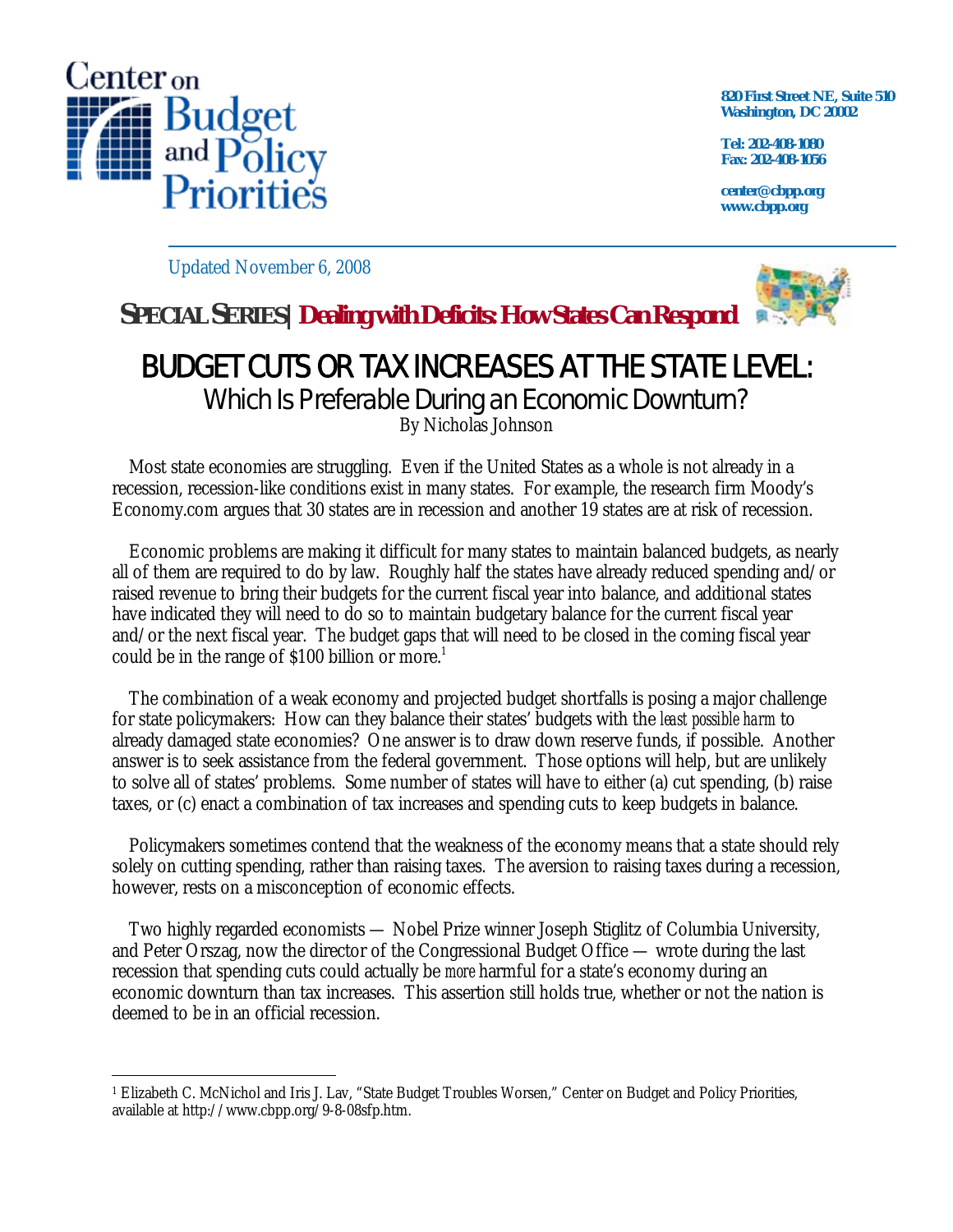In their analysis (the full text of which is available at http://www.cbpp.org/10-30-01sfp.htm), Stiglitz and Orszag wrote:

"[E]conomic analysis suggests that tax increases would *not* in general be more harmful to the economy than spending reductions. Indeed, in the short run (which is the period of concern during a downturn), the adverse impact of a tax increase on the economy may, if anything, be smaller than the adverse impact of a spending reduction, because some of the tax increase would result in reduced saving rather than reduced consumption. For example, if taxes increase by \$1, consumption may fall by 90 cents and saving may fall by 10 cents. Since a tax increase does not reduce consumption on a dollar-for-dollar basis, its negative impact on the economy is attenuated in the short run. Some types of spending reductions, however, would reduce demand in the economy on a dollar-for-dollar basis and therefore would be more harmful to the economy than a tax increase….

"Basic economy theory suggests that direct spending reductions will generate more adverse consequences for the economy in the short run than either a tax increase or a transfer program reduction. The reason is that some of any tax increase or transfer payment reduction would reduce saving rather than consumption, lessening its impact on the economy in the short run, whereas the full amount of government spending on goods and services would directly reduce consumption….

"The more that the tax increases or transfer reductions are focused on those with lower propensities to consume (that is, on those who spend less and save more of each additional dollar of income), the less damage is done to the weakened economy. Since higher-income families tend to have lower propensities to consume than lower-income families, *the least damaging approach in the short run involves tax increases concentrated on higher-income families.* Reductions in transfer payments to lower-income families would generally be more harmful to the economy than increases in taxes on higher-income families, since lower-income families are more likely to spend any additional income than higher-income families. Indeed, since the recipients of transfer payments typically spend virtually their entire income, the negative impact of reductions in transfer payments is likely to be nearly as great as a reduction in direct government spending on goods and services.

"*For states interested in the impact only on their own economy rather than the national economy, the arguments made above are even stronger*. In particular, the government spending that would be reduced if direct spending programs are cut is often concentrated among local businesses…. By contrast, the spending by individuals and businesses that would be affected by tax increases often is less concentrated among local producers — since part of the decline in purchases that would occur if taxes were raised would be a decline in the purchase of goods produced out of state. Thus, more of the reduction in purchases that results from tax increases than from government budget cuts falls on out-of-state goods (relative to in-state goods), lessening the adverse impact of a tax increase on the state economy. Reductions in direct government spending consequently could have a larger adverse impact on a state's economy than tax increases, which have a stronger adverse impact on out-of-state goods and services.

"The conclusion is that, *if anything, tax increases on higher-income families are the least damaging mechanism for closing state fiscal deficits in the short run*. Reductions in government spending on goods and services, or reductions in transfer payments to lower-income families, are likely to be more damaging to the economy in the short run than tax increases focused on higher-income families.